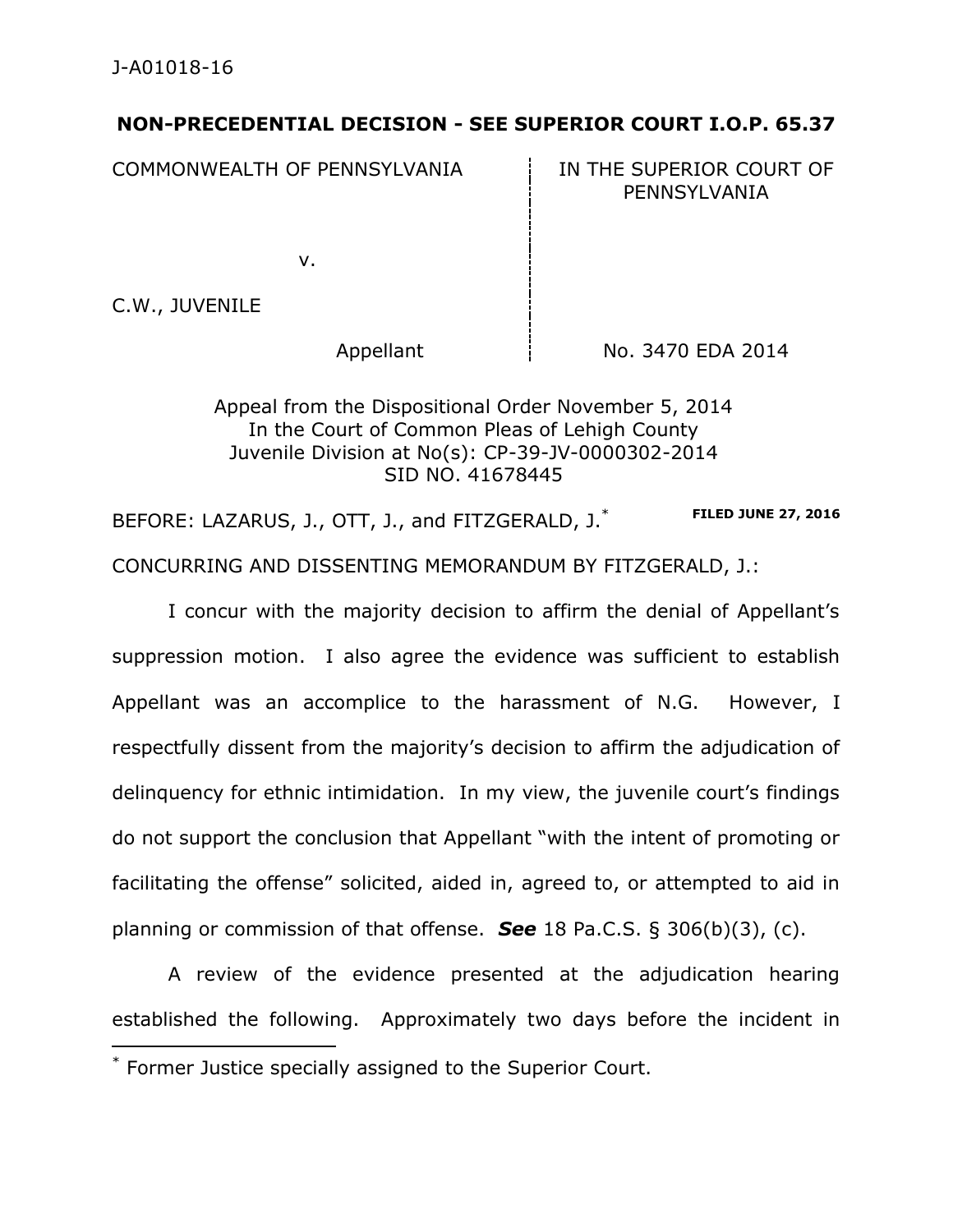$\overline{a}$ 

question, Appellant complimented N.G. on a deck of cards N.G. was shuffling. N.T. Adjudication Hr'g 10/15/14, at 132. N.G. described that interaction as "fairly positive." *Id.* N.G. had no prior contact with F.R. or J.W.

On the day in question, N.G was playing cards with his friend, G.S., in study hall, and G.Z. joined them at their table.<sup>1</sup> Before the events captured on the video recording, Appellant, J.W., and F.R. entered the study hall and were "hanging around [N.G.'s] table" and "messing around." *Id.* at 133. F.R. asked to see G.Z.'s cellphone. *Id.* F.R. ran out of the room with it, but returned and gave the phone back to G.Z. N.G. testified that he was not a target of this teasing. *Id.* at 134. Later, Appellant was "off to the side" of the group, asked to play in the card game, and, according to N.G., "wasn't doing anything harmful." *Id.* at 142.

The video recording, Commonwealth's Exhibit 1, showed the following. F.R's smartphone camera turns on and focuses on J.W. *See* Commonwealth's Ex. 1, at 00:01. Appellant is seen briefly either at the same table as N.G. N.T. at 97. F.R., who is holding the camera, narrates that the recording is a "smack cam," and F.R. and J.W. discuss whether it is part three or four. Commonwealth's Ex. 1 at 00:05. F.R. focuses the camera on N.G. and states "mop that shit." *Id.* at 00:21. J.W. strikes N.G.

- 2 -

 $1$  As it is relevant to this appeal, N.G. and G.Z. are Caucasian, and G.S. is Hispanic. F.R. is Hispanic and J.W. and Appellant are African-American. The study hall was held in a cafeteria.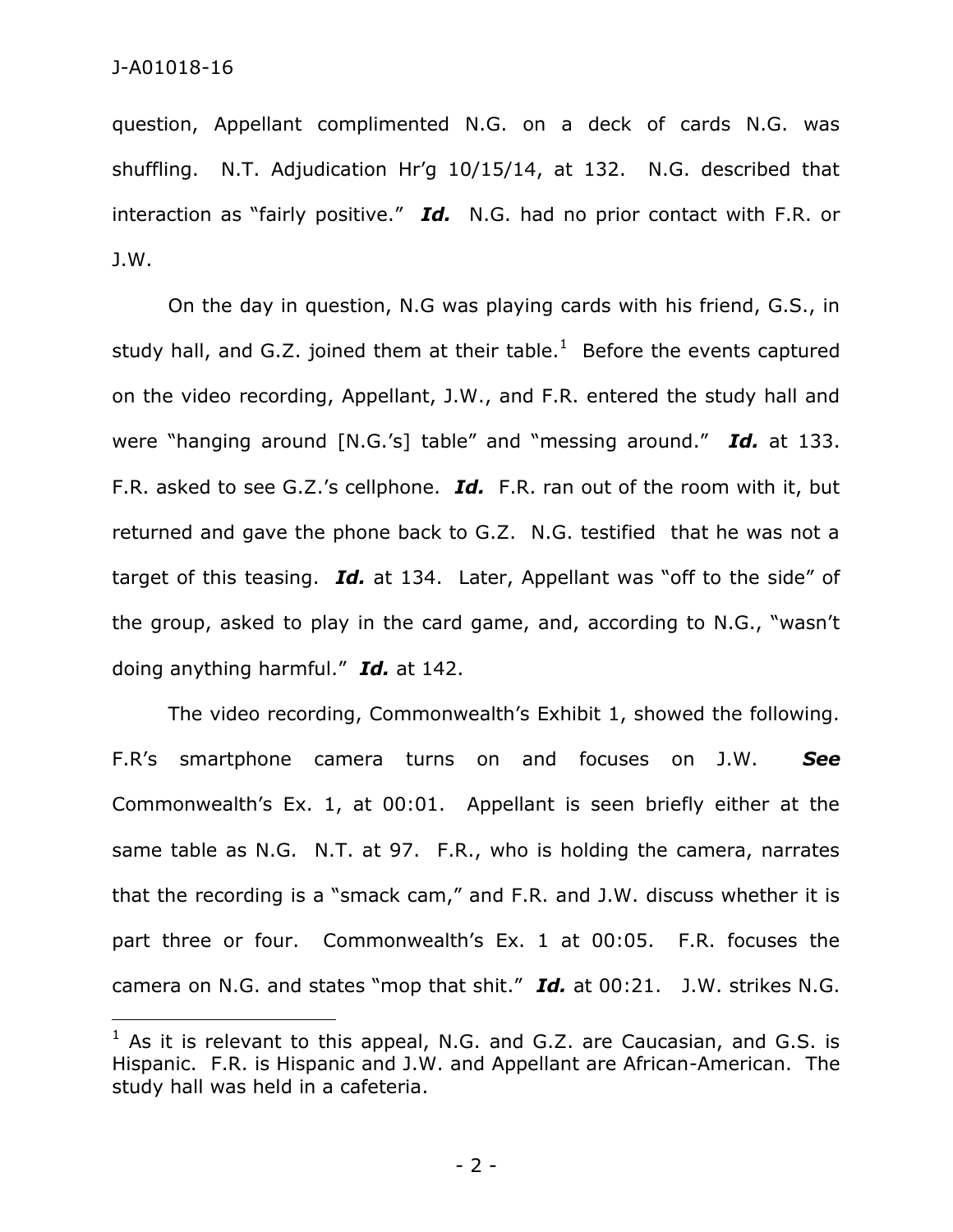## J-A01018-16

F.R. stands in place and narrates as J.W. runs away, laughing, down the hallway behind F.R. F.R. softly states "I'm about to jack his phone," then hands the camera to Appellant. *Id.* at 00:44. F.R. repeatedly uses the term "nigger" when referring to N.G. and G.Z.

Appellant continues recording as F.R. and J.W. stand back from N.G.'s table and F.R. approaches N.G. *Id.* at 00:44-00:58. F.R. plays with N.G.'s hair, and states he could be his daughter. Appellant can be heard laughing on camera. *Id.* at 01:00-01:10. F.R. and J.W. then stand around N.G. and G.Z. and ask for their cellphones. *Id.* at 01:17. Appellant begins moaning or sighing. *Id.* at 01:44. He briefly zooms in on N.G. as J.W. is talking to N.G. *Id.* at 02:00. Appellant apparently places the camera on or near the table. *Id.* at 02:11. F.R. takes the camera and aims it at G.Z. F.R. states, "pink ass nigger" as he pinches his fingers around the image of G.Z.'s head on the camera. *Id.* at 02:24; *see also* Aff. of Probable Cause, 5/1/14, at 2. The recording ends.

Additionally, the juvenile court received the following testimony. A school guidance counselor spoke to F.R. after the incident and testified that F.R. denied choosing the victims of the "smack cam." F.R. told the guidance counselor that "the kid who filmed the video"—presumably referring to Appellant—selected them, "probably because they were white [and] they are pussies." *Id.* at 117, 119.

- 3 -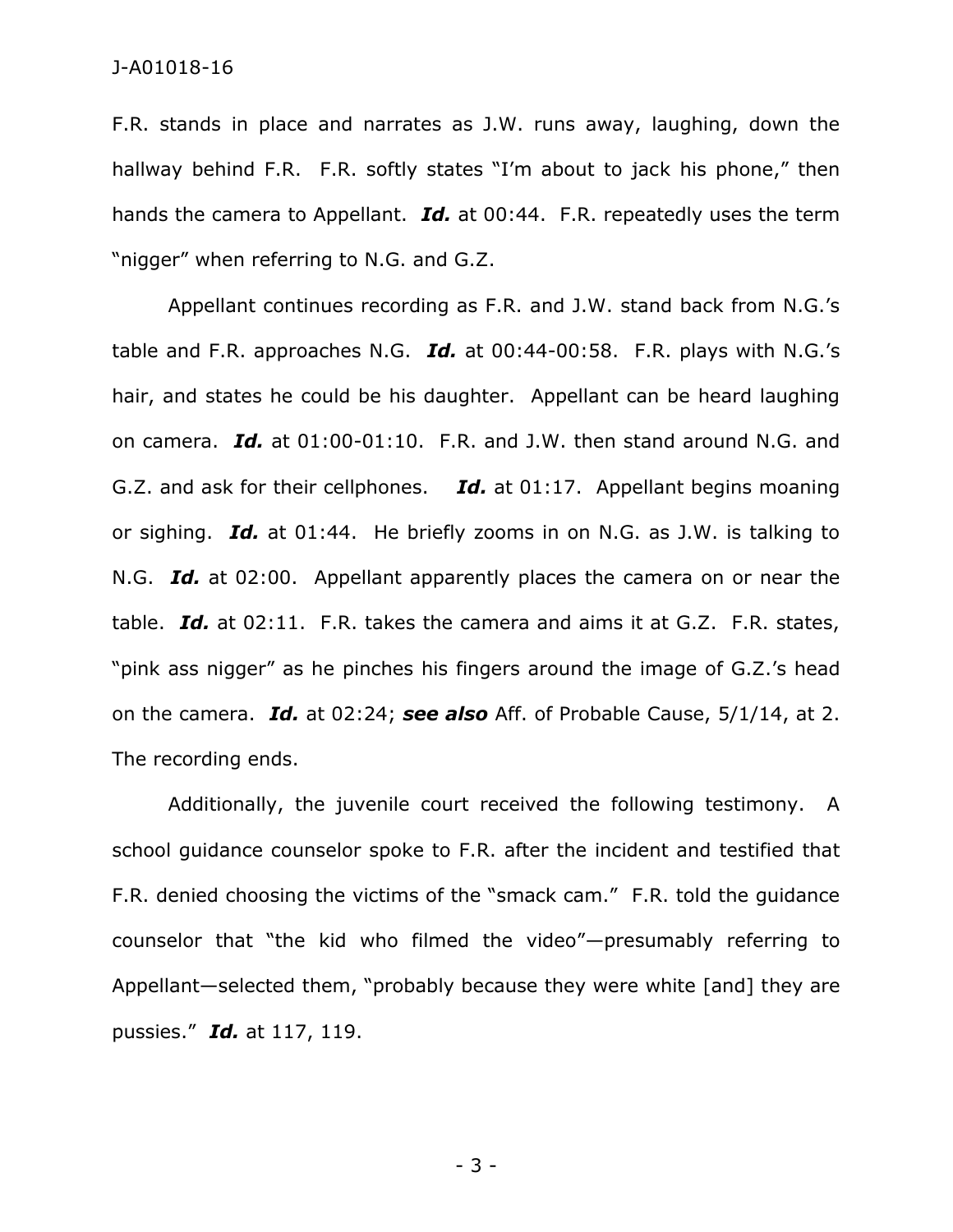Detective Bill Williams described his investigation, identified the parties on the recording, narrated portions of the events depicted, and opined that the term "pink" was a pejorative term for a Caucasian. The detective authenticated Appellant's and J.W.'s handwritten apologies, $<sup>2</sup>$  which were</sup> entered into the record.

Appellant's statement, in it's original form, read:

I know you guys are probably mad at the fact that my friends were making front of you because your race and how different ya'll look from every body else, and when one of my friends slaped cam you, and tryed to take you guys phone. I'm sincely sorry for recording and provicing the situation because if someone do the same thing to me I would be mad especially if someone was recording. But when I came over and ask to play cards I didn't mean them to come over even though I should have told them to stop I recorded so I'm sorry and I hope ya'll feel generous to accepted my apolgey because when they left and I stoped recording I got to know yall really well.

Commonwealth's Ex. 2.

 $\overline{a}$ 

On redirect examination of Detective Williams by the Commonwealth,

the following exchange occurred:

[Commonwealth]. [E]verybody has asked you about "pink" and they asked you specifically and also about in your affidavit of probable cause because you addressed the issue of "pink" in your affidavit. Is that correct?

[Detective Williams]. Yes.

 $2$  J.W. stated, in part, "we saw these boys playing cards we started talking to them then we started making fun of them then a boy came in ask about a smack cam then we chose these boys because they were much smaller than us and looked different from us then we started recording . . ." Commonwealth's Ex. 3.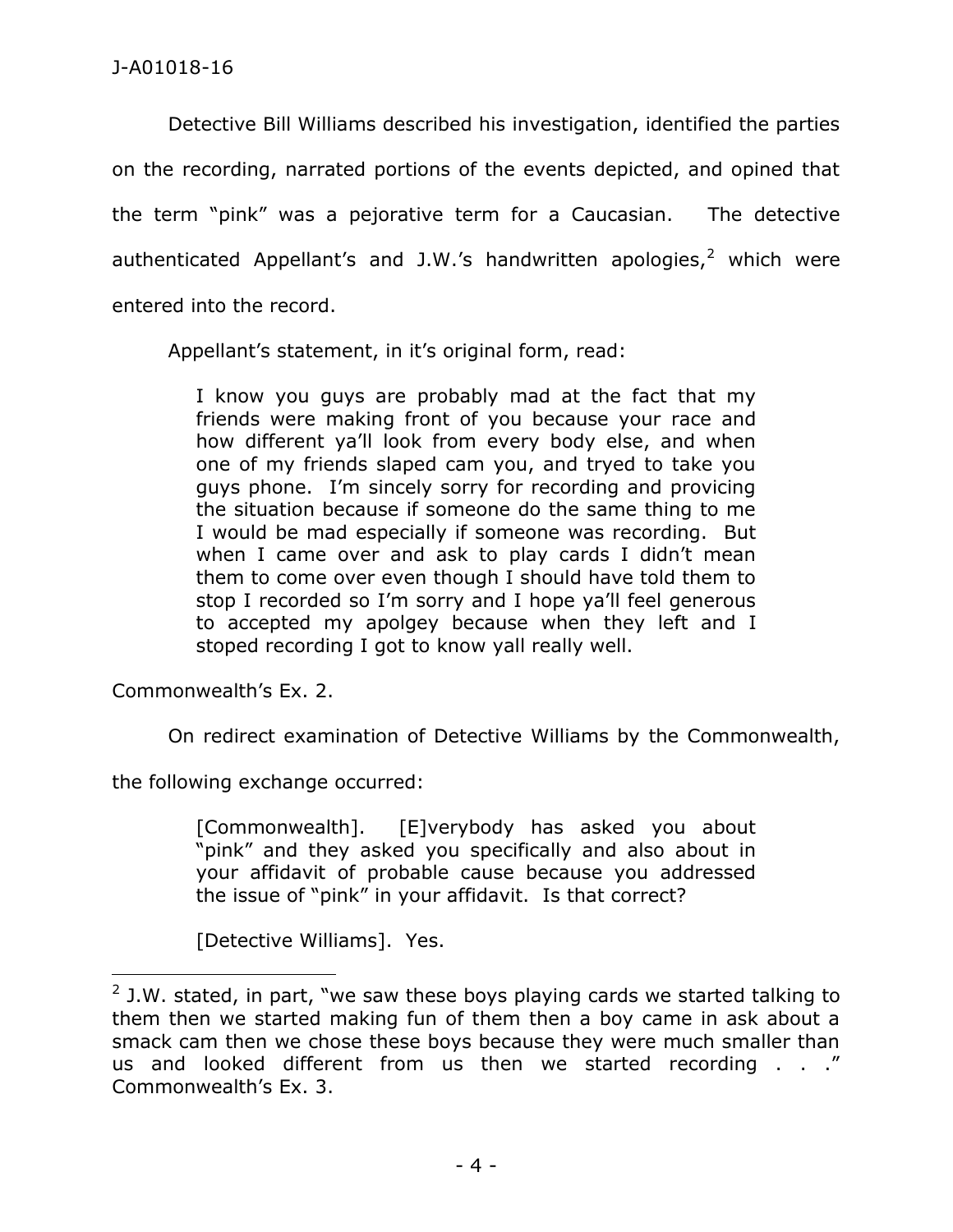Q. And, in fact, this is admitted into evidence at this point, so you write that [Appellant], J.[W.] and F.[R.] started making fun of the boy because of their race, statute and appearance such as the glasses they were wearing, they used racial terms like "pink" and Harry Potter looking mother fucker, all parties understood "pink" to be a slang term for a white person. That's in your affidavit of probable cause. Right?

A. Yes.

*Id.* at 99-100.

 $\overline{a}$ 

The detective later clarified to whom he spoke regarding the term

"pink". *Id.* at 106.

[T]he reference -- when I spoke with [Appellant], he explained that there was a pretext to this event that was not captured on the video and it was that pretext of this event where the boys were selected for what was going to happen to them and then among that selection criteria was the comments of the Harry Potter looking person, the reference to "pink" and that was explained as a racial term and set in the context of as the subsequent video supported that everybody knew what was about to happen and why. And that is why I framed it in that context.

Id. The detective, in his affidavit of probable cause, previously indicated

that Appellant and J.W. "said they selected the victims because they looked

different, appeared weak, and were white. $\mathrm{^{''3}}$  Aff. of Probable Cause at 2.

 $3$  The detective also authored a supplemental offense report that indicated Appellant, J.W., and F.R. "started cutting on the boys because of their race, stature and appearance such as the glasses they were wearing" and used racial terms like "pink" and "Harry Potter looking motherfucker." Supplemental Report, 5/1/14, at 3. That incident allegedly occurred before the F.R. took G.Z.'s phone and before the video recording.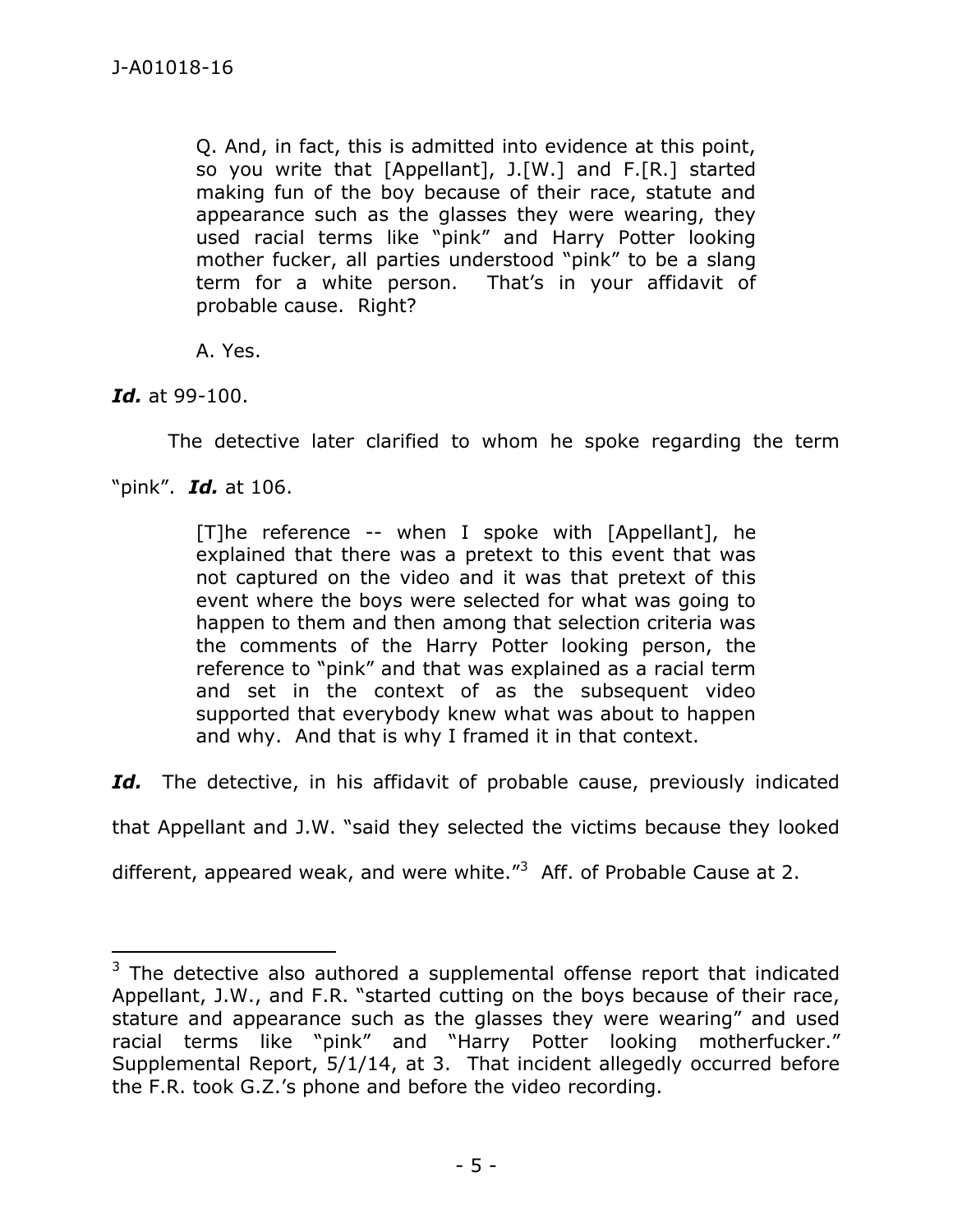The Commonwealth, in closing arguments, asserted all three juveniles, F.R., J.W., and Appellant, attributed their involvement in the incident to race, noting in relevant part that C.W. stated that "his friends were making fun of you because of your race . . . ." N.T. at 175. In discussing F.R. and J.W., the Commonwealth argued F.R. uttered the slur "pink," emphasized they were "acting out of a desire, a malicious intent towards the race of the two white kids at the table[,]" and noted F.R. and J.W. did not harass G.S., N.G.'s Hispanic friend. *Id.* at 176. Appellant's case, the Commonwealth observed, was "more complicated." *Id.* It argued that Appellant was aware that "something [wa]s going on before this and . . . these guys are being targeted for their race." *Id.* at 177. The Commonwealth argued:

> So, once you know that these kids are getting picked on for being white and you decide to hang around and then you decide to videotape it so we can put it on Facebook so everybody can get a good laugh about it later, you're an accomplice.

## *Id.*

The juvenile court adjudicated Appellant delinquent for harassment and ethnic intimidation. With respect to ethnic intimidation, the court determined that "[i]t is clear that [Appellant] acted as an accomplice in the harassment and that he was fully aware that N.G. was selected, at least in part, due to his race." *See* Juvenile Ct. Op., 6/5/15, at 21. Although the majority affirms the adjudication for ethnic intimidation on that basis, I respectfully disagree.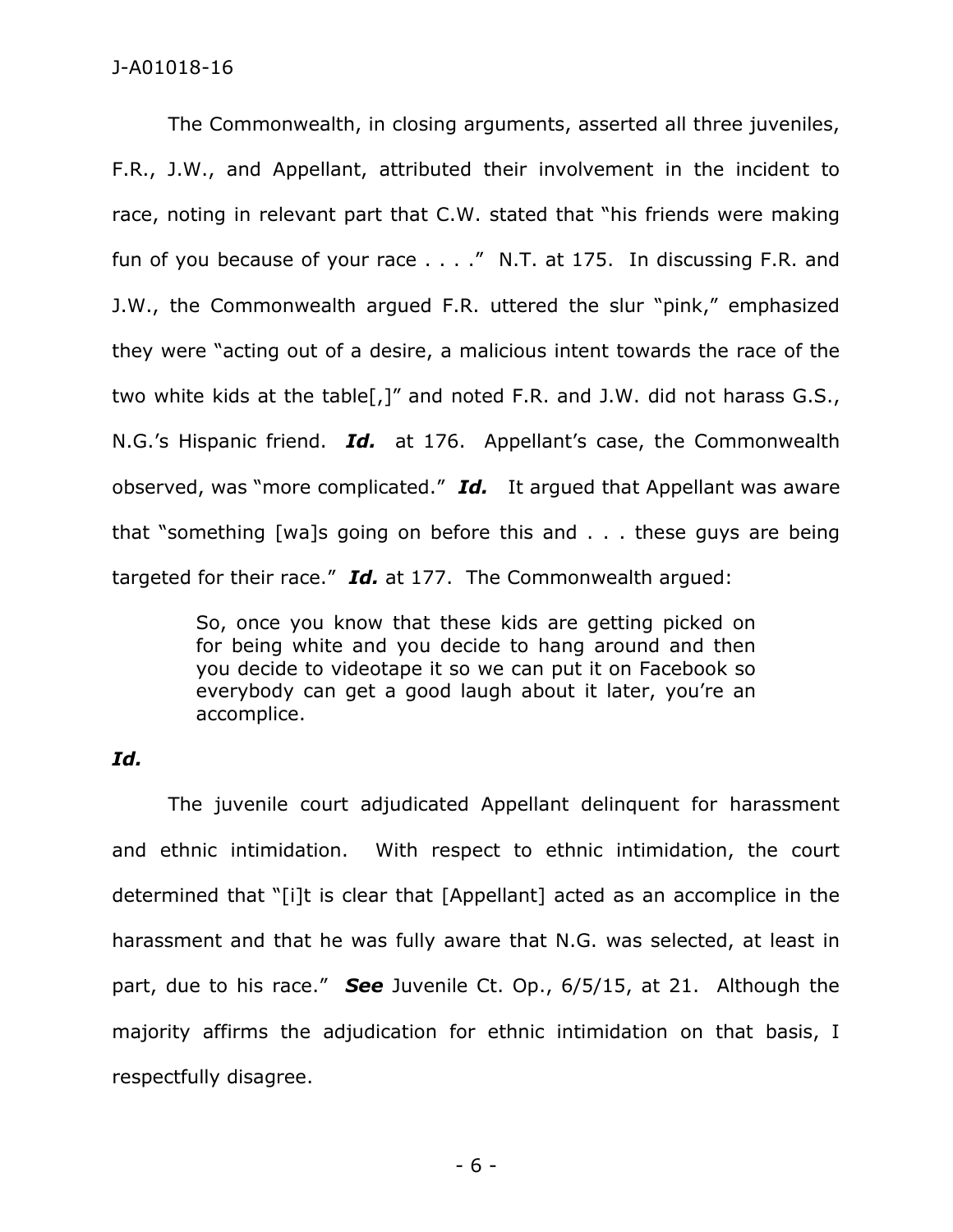Ethnic intimidation requires proof beyond a reasonable doubt that an individual committed a predicate offense—here, harassment—and did so "with malicious intention." *See* 18 Pa.C.S. § 2710(a); *Commonwealth v. Sinnott*, 30 A.3d 1105, 1111 (Pa. 2011). "'Malicious intention' means the intention to commit any act, the commission of which is a necessary element of [the predicate offense] **motivated by hatred** toward the race, color, religion or national origin of another individual of group of individuals." 18 Pa.C.S. § 2710(c) (emphasis added). The required "racial animus" need not be the sole motivation for the commission of the act, and once established, its existence "cannot be negated by establishing that a second intent coexisted in the mind of the actor." *Sinnott*, 30 A.3d at 1110.

The Pennsylvania Crimes Code defines accomplice liability as follows:

**(b) Conduct of another.—**A person is legally accountable for the conduct of another person when:

(1) acting with the kind of culpability that is sufficient for the commission of the offense, he causes an innocent or irresponsible person to engage in such conduct;

(2) he is made accountable for the conduct of such other person by this title or by the law defining the offense; or

(3) he is an accomplice of such other person in the commission of the offense.

**(c) Accomplice defined.—**A person is an accomplice of another person in the commission of an offense if:

(1) **with the intent of promoting or facilitating the commission of the offense**, he: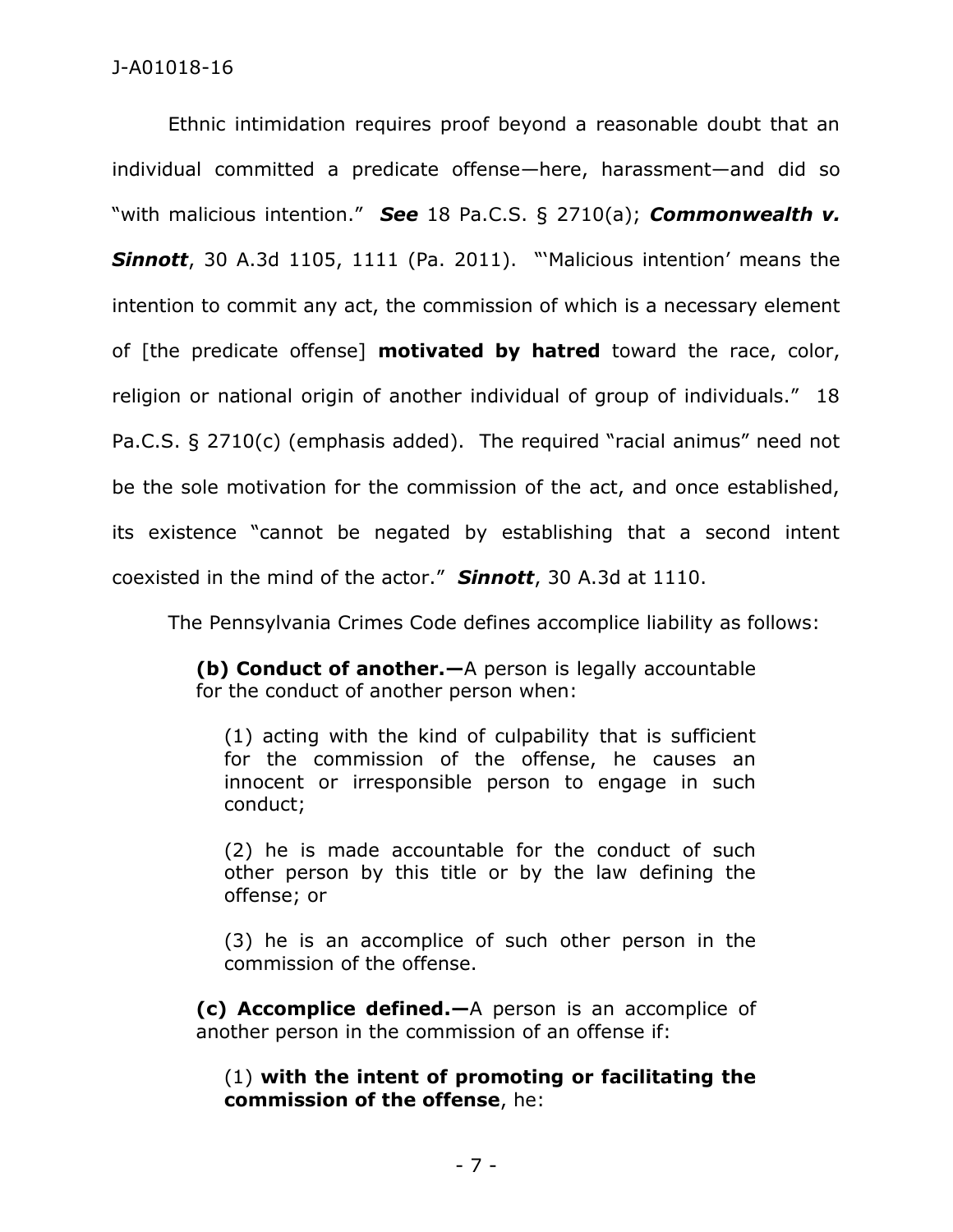(i) solicits such other person to commit it; or

(ii) aids or agrees or attempts to aid such other person in planning or committing it; or

(2) his conduct is expressly declared by law to establish his complicity.

18 Pa.C.S. § 306(b)-(c).

The Pennsylvania Supreme Court has noted that Section 306 is modeled after the Model Penal Code, which has been criticized for its lack of clarity. *See Commonwealth v. Roebuck*, 32 A.3d 613, 621 (Pa. 2011). The Pennsylvania Supreme Court, however, has provided guidance in two decisions regarding accomplice liability: *Roebuck* and *Commonwealth v. Knox*, 105 A.3d 1194, 1196-97 (Pa. 2014).

In *Roebuck*, the defendant participated with others in luring the victim to an apartment complex, where he was ambushed, shot, and mortally wounded. *Roebuck*, 32 A.3d at 614. The defendant did not shoot the victim. *Id.* He was convicted of murder of the third-degree as an accomplice. *Id.* On appeal, the defendant asserted that his conviction was a logical impossibility because:

> accomplice liability attaches only where the defendant intends to facilitate or promote an underlying offense; third-degree murder is an unintentional killing committed with malice; therefore, to adjudge a criminal defendant guilty of third-degree murder as an accomplice would be to accept that the accused intended to aid an unintentional act . . . .

*Id.*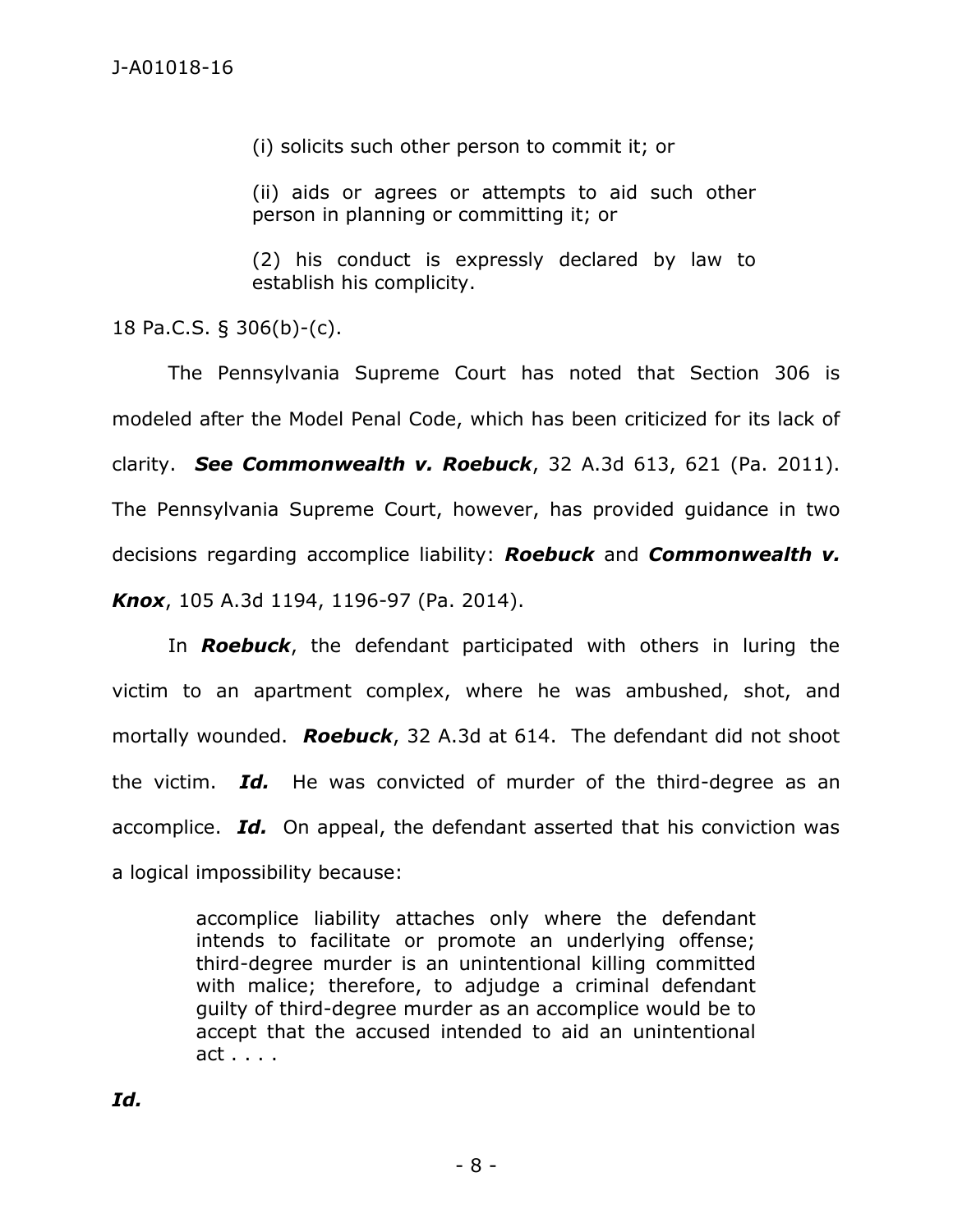This Court affirmed, holding that the "complicity theory applies in third-degree murder scenarios—even if homicide was not the intended underlying crime—where the intentional acts demonstrate a disregard for human life amounting to malice." *Id.* at 615. The *Roebuck* Court granted allowance of appeal.

The *Roebuck* Court rejected the defendant's logical impossibility argument, noting:

> Section 306(d) of the Crimes Code directs the focus, for result-based elements, to the level of culpability required of a principal.<sup>[4]</sup> In the present factual scenario, the purport is to avoid elevating a recklessness-oriented culpability requirement to a purposeful one relative to an accomplice. The policy basis for such treatment is readily discernable,  $\mathbb{F}^{\perp}$  and a homicide committed with the degree of recklessness predicate to murder provides a paradigmatic example.

*Id.* at 621.

Thus, the *Roebuck* Court concluded that with respect to "results" accomplice liability could be sustained based upon "recklessness" as to the result. *Id.* However, the Court further suggested that an individual must be

18 Pa.C.S. § 306(d).

 $\overline{a}$ <sup>4</sup> Section 306(d) states:

**Culpability of accomplice.—**When causing a particular result is an element of an offense, an accomplice in the conduct causing such result is an accomplice in the commission of that offense, if he acts with the kind of culpability, if any, with respect to that result that is sufficient for the commission of the offense.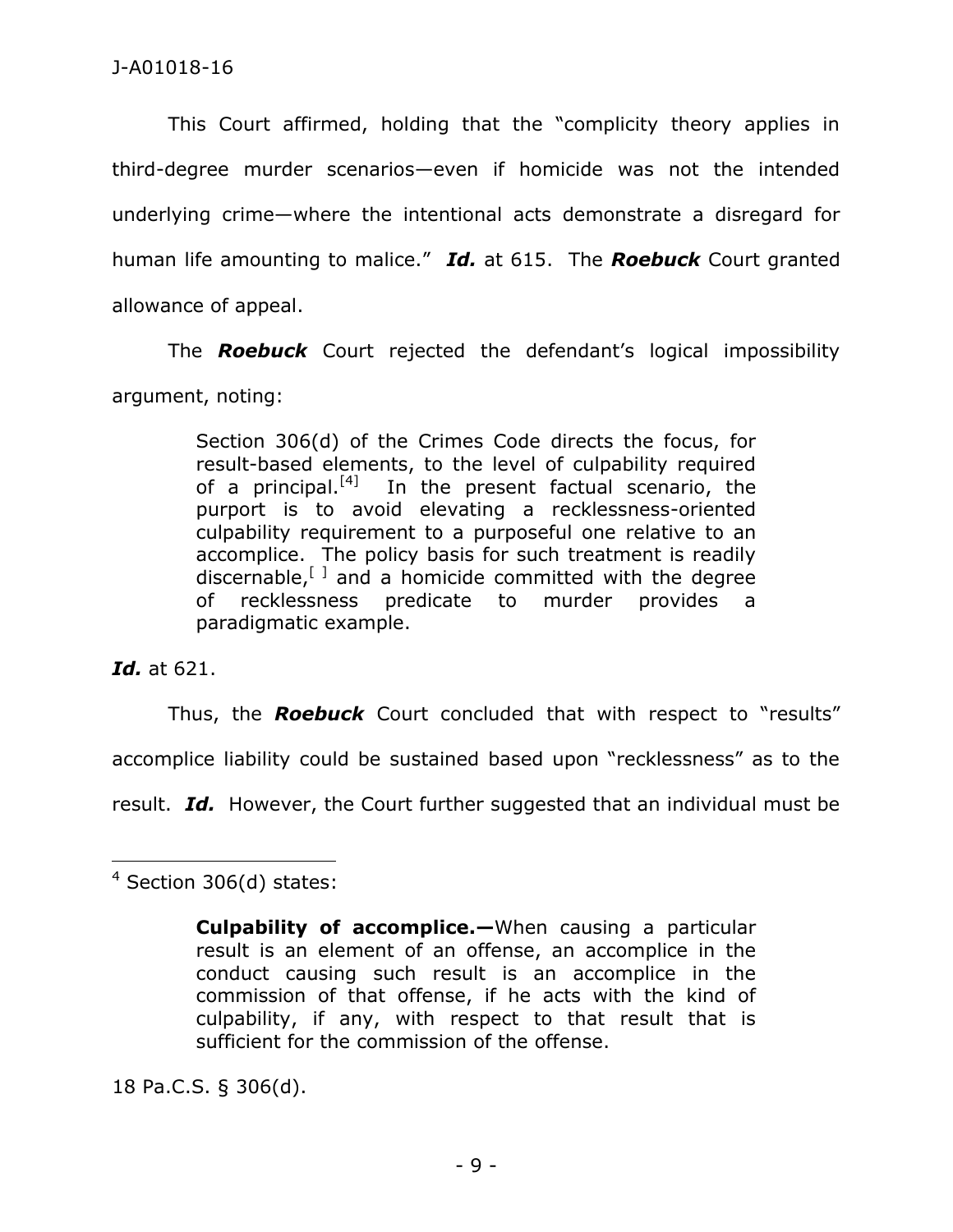an "accomplice to the conduct," *i.e.*, "aids another in planning or committing the conduct with the purpose of promoting or facilitating it." *See id.* at 620 (discussing the Model Penal Code). The Court observed that "the interconnection between accomplice *mens rea* and the mental state required of a principal actor represents an important restraint on accountability. In terms of such limiting principles, it is also necessary to determine whether the principal has taken actions beyond those that the accomplice intended." *Id.* at 619 n.11.

In *Knox*, the Pennsylvania Supreme Court again expounded on the scope of accomplice liability. In that case, the defendant was unarmed when he and his identical twin brother approached a vehicle. *Commonwealth v. Knox*, 50 A.3d 749, 752 (Pa. Super. 2012). His brother ordered the driver to "get out" and lifted his shirt to reveal a firearm. *Id.* When the driver did not comply, the defendant's brother drew the firearm, aimed it at the driver's head, and eventually fired the weapon as the driver attempted to flee in his vehicle. *Id.* The driver was mortally wounded. *Id.* Two witnesses identified the defendant and his brother as the perpetrators and specifically identified defendant's brother as the shooter. *Id.*

The defendant was convicted of second-degree murder and carrying a firearm without a license. Of relevance to this appeal, this Court affirmed

- 10 -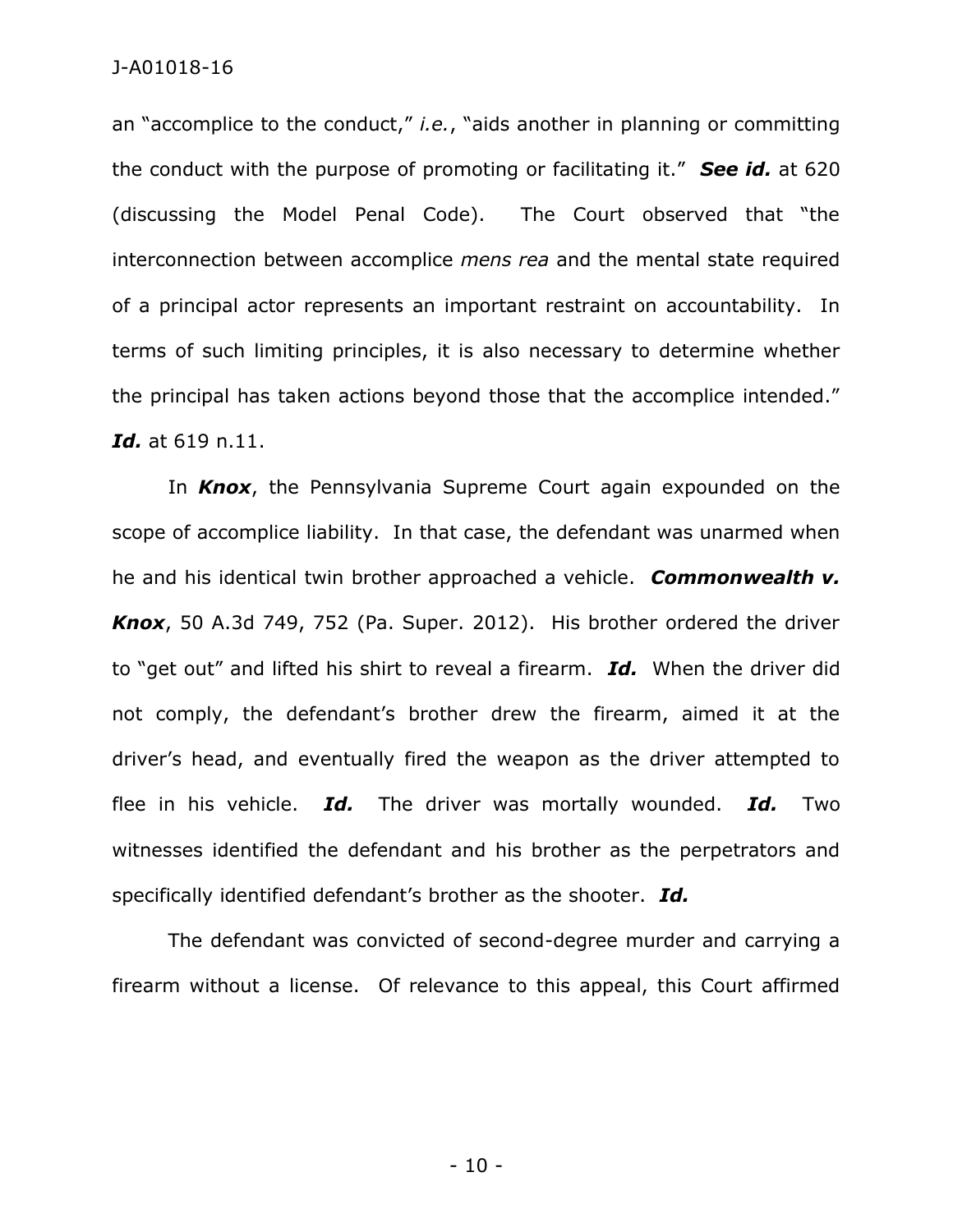$\overline{a}$ 

the conviction for carrying a firearm without a license based on coconspirator and accomplice liability.<sup>5</sup> *Id.* at 757-58.

The Pennsylvania Supreme Court, in *Knox*, granted allowance of appeal to consider the sufficiency of the evidence underlying the defendant's conviction for carrying a firearm without a license, when the defendant did not possess the firearm. *Commonwealth v. Knox*, 68 A.3d 323 (Pa. 2013) (order). Although the *Knox* Court affirmed the conviction based on coconspiracy liability, it addressed accomplice liability as follows.

> Per the express terms of the Crimes Code,  $[1]$  however, accomplice liability has been made offense-specific. Accordingly, the general rule is that a person is an accomplice of another in the commission of "an offense" if, acting with the intent to promote or facilitate the commission of "the offense," he solicits the other person to commit it or aids, agrees, or attempts to aid the other person in planning or committing it. 18 Pa.C.S. § 306(c). The broader approaches—including the common-design theory and the related precept that an accomplice was liable for all of natural and probable consequences of the principal's actions in the commission of a target offense were supplanted by the General Assembly with the adoption of the Crimes Code and its incorporation of core restraints on criminal liability taken from the Model Penal Code. *See generally Commonwealth v. Roebuck*, 612 Pa. 642, 651-56, 32 A.3d 613, 618-22 (2011) (discussing the interrelationship between the culpability provisions of the Crimes Code and the Model Penal Code in terms of the treatment of accomplice liability).

<sup>&</sup>lt;sup>5</sup> In *Knox*, this Court also affirmed the conviction for second-degree murder, but vacated the then-mandatory life sentence for second-degree murder based on *Miller v. Alabama*, 132 S. Ct. 2455 (2012). *Knox*, 50 A.3d at 752.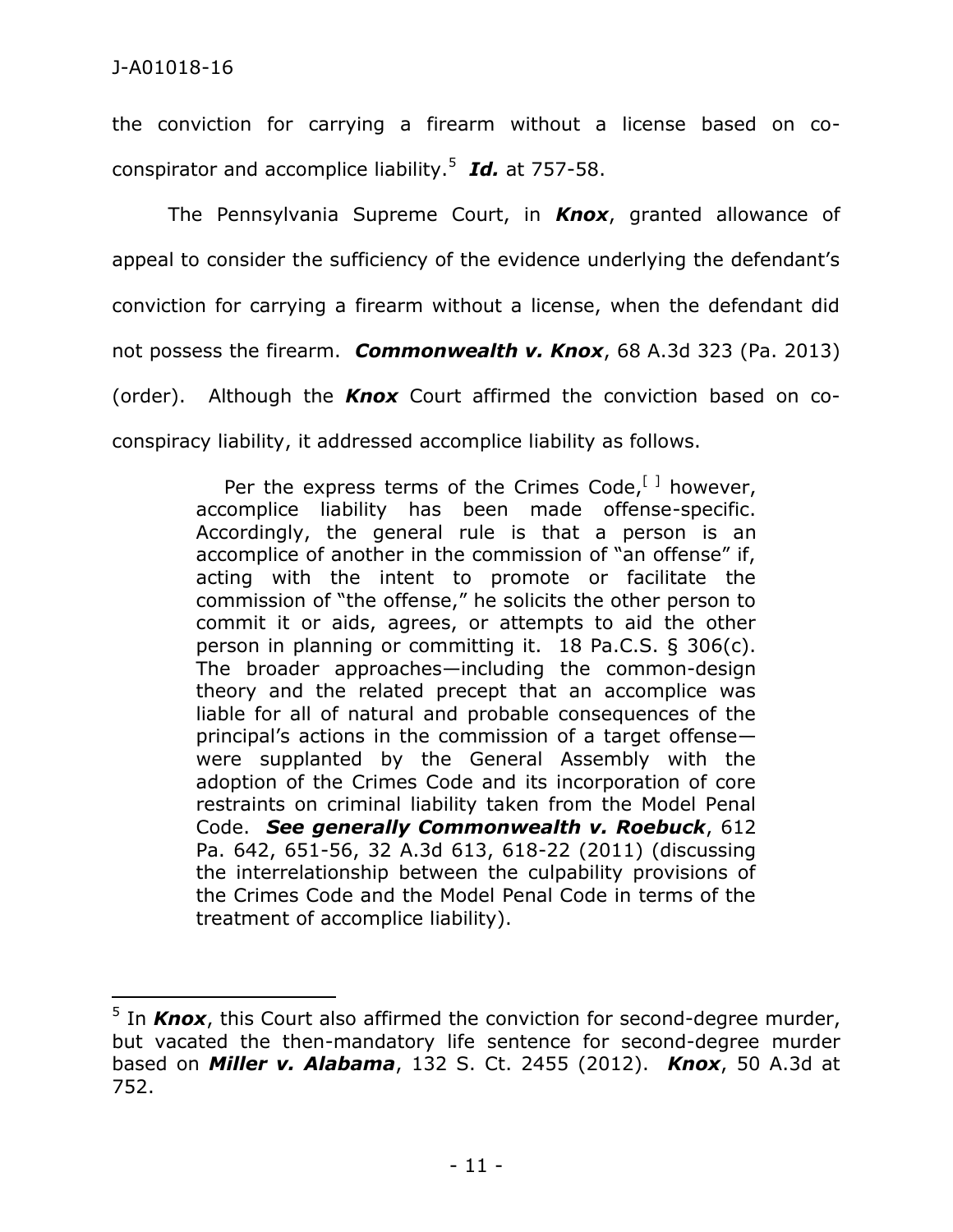In particular, the salient terms of Section 306 of the Crimes Code ("Liability for conduct of another; complicity") are derived from Section 2.06 of the Model Penal Code, which expressly rejected the expansive common-design and natural-and-probable-consequences doctrines, refocusing liability for complicity squarely upon intent and conduct, not merely results. *See* AMERICAN LAW INSTITUTE, MODEL PENAL CODE AND COMMENTARIES § 2.06 cmt. 6(b), at 312 (1985) ("[T]he liability of an accomplice ought not to be extended beyond the purposes that he shares. Probabilities have an important evidential bearing on these issues; to make them independently sufficient is to predicate the liability on negligence when, for good reason, more is normally required before liability is found.").<sup>[]</sup> After the passage of the Crimes Code, status as an accomplice relative to some crimes within a larger criminal undertaking or episode no longer *per se* renders a defendant liable as an accomplice for all other crimes committed. *See Commonwealth v. Flanagan*, 578 Pa. 587, 607–08 & n. 11, 854 A.2d 489, 501 & n. 11 (2004). Rather, closer, offense-specific analysis of intent and conduct is required.  $[1]$ 

*Knox*, 105 A.3d at 1196-97. *Knox* thus emphasized accomplice liability as

requiring a "focused examination," which in that case required a

determination regarding whether the defendant, "acting with the intent to

promote or facilitate his brother's unlicensed carrying of a concealed firearm,

solicited his brother to commit such offense or aided, agreed, or attempted

to aid his brother in doing." *Id.* at 1197 (citation omitted).

Lastly, with respect to culpability, the Crimes Code provides:

(1) A person acts intentionally with respect to a material element of an offense when:

(i) if the element involves the nature of his conduct or a result thereof, **it is his conscious object to engage in conduct of that nature** or to cause such a result; and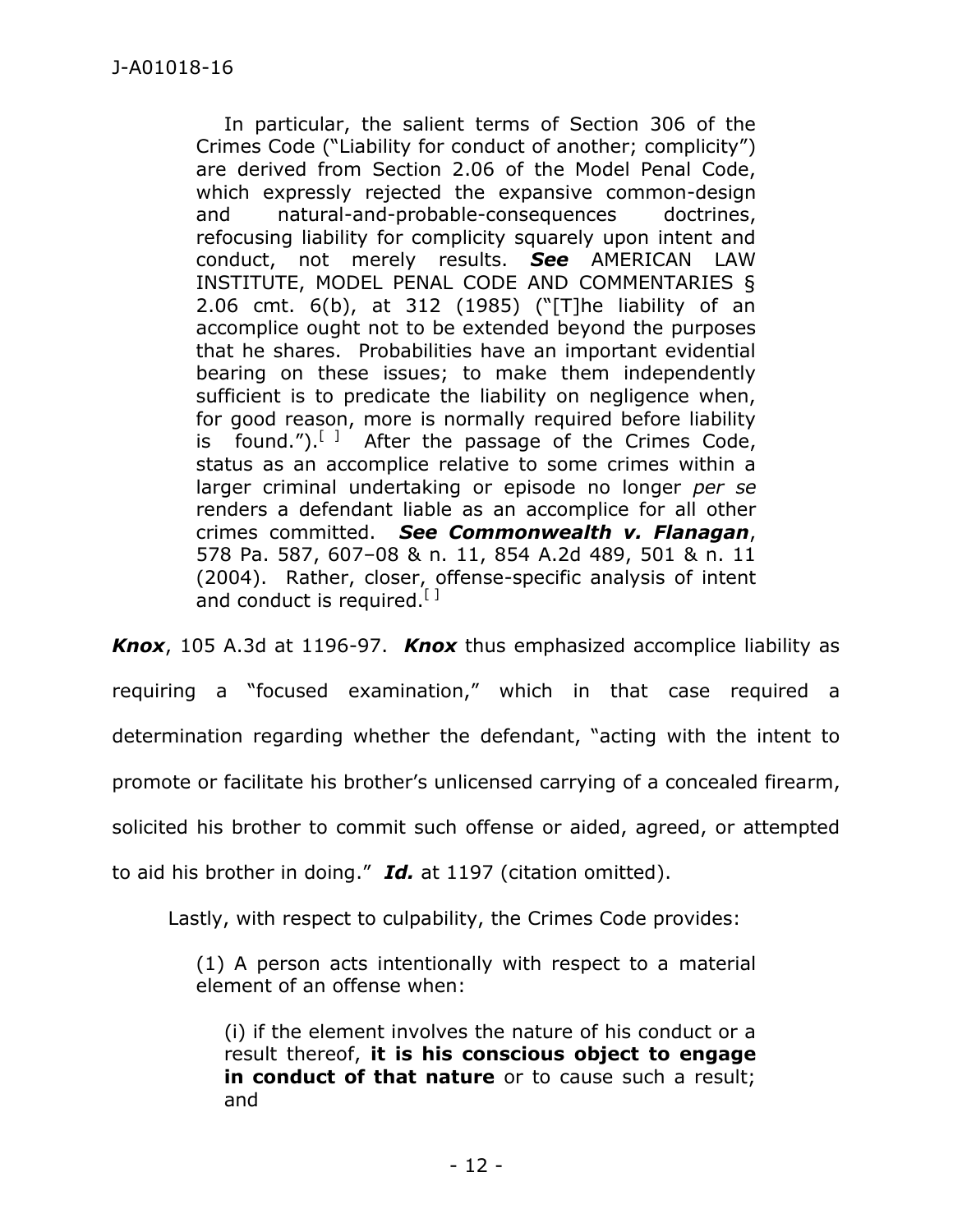(ii) if the element involves the attendant circumstances, **he is aware of the existence of such circumstances or he believes or hopes that they exist**.

(2) A person acts knowingly with respect to a material element of an offense when:

(i) if the element involves the nature of his conduct or the attendant circumstances, he is aware that his conduct is of that nature or that such circumstances exist; and

(ii) if the element involves a result of his conduct, he is aware that it is practically certain that his conduct will cause such a result.

18 Pa.C.S. § 302(b)(1)-(2) (emphasis added).

The parsing of an offense into elements ("conduct," "attendant circumstances," and "result") and applying the concepts of culpability ("purposeful," "knowing," "reckless," and "negligent") to each element is sometimes a difficult task. *See Roebuck*, 32 A.3d at 620. Instantly, as to harassment, the conduct is the "strik[ing]" or "engag[ing] in a course of conduct or repeatedly commit[ting] acts which serve no legitimate purpose[.]" *See* 18 Pa.C.S. § 2709(a)(1), (3). "Culpability" for harassment is the "intent to harass, annoy or alarm another." *Id.* As to ethnic intimidation, the conduct is the commission of a predicate offense, *i.e.*, harassment with "malicious intention." 18 Pa.C.S. § 2710(a). The "culpability" for ethnic intimidation refers to two mental states: (1) "the **intention** to commit any act," which is an element of the predicate offense,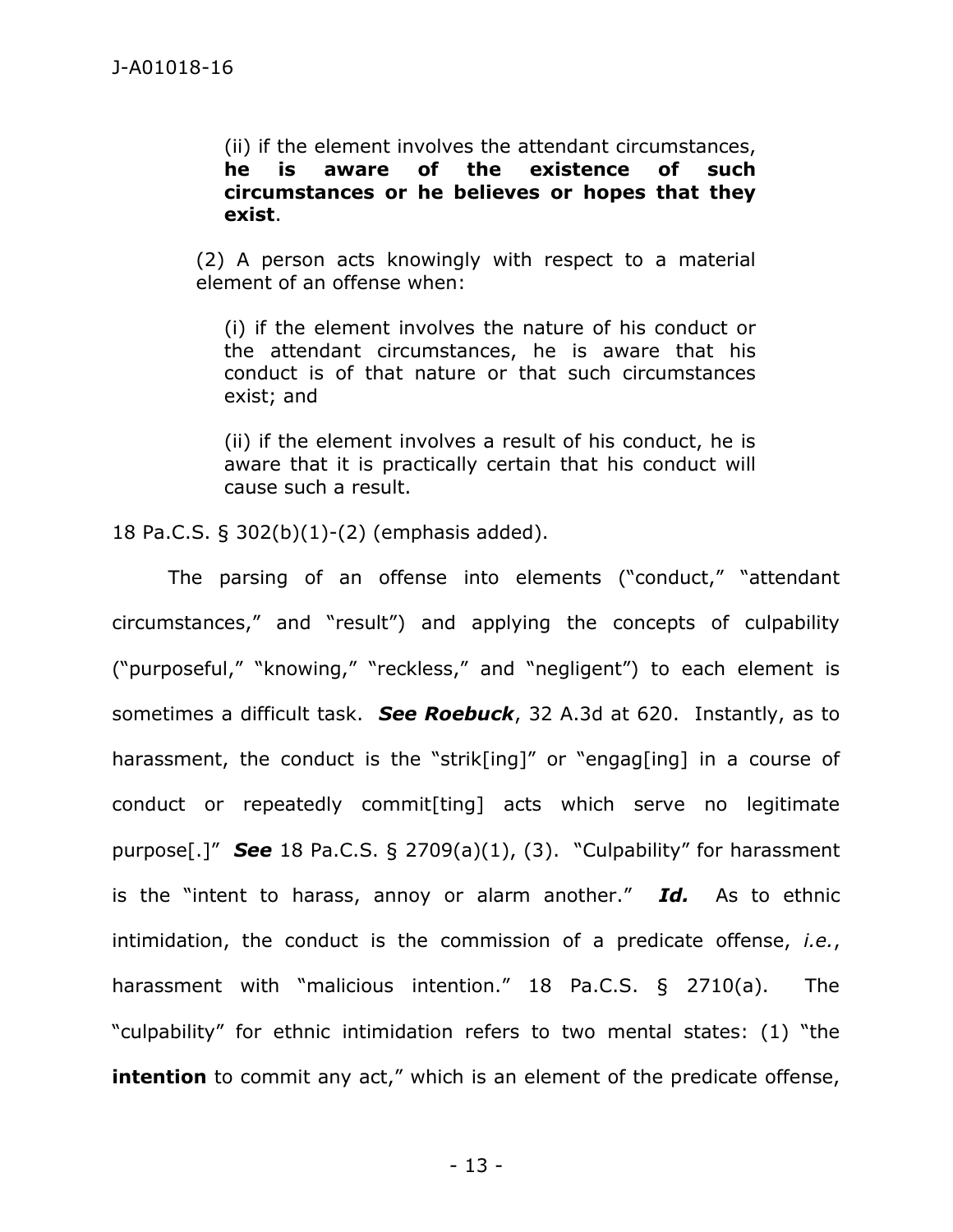and (2) the act be "**motivated by hatred**" toward race. *Id.* § 2710(c) (emphasis added).

Instantly, I agree that the record, when read in a light most favorable to the Commonwealth, established that Appellant acted with an intent to promote or facilitate the harassment of N.G. After F.R. recorded J.W. striking N.G, Appellant moved from his seat at N.G.'s table and took F.R.'s cellphone to record the incident. F.R. stated he was going to "jack" N.G. or G.Z.'s cellphones. Appellant continued to record as J.W. and F.R. lingered around the table and then confronted N.G. and G.Z. anew. Appellant giggled as F.R. teased N.G. about his hair and F.R. and J.W. asked N.G. and G.Z. for their cell phones. Read in a light most favorable to the Commonwealth, this evidence establishes an intent to promote the harassment.

However, because an accomplice must have a "conscious object" to promoting or facilitating the principal offense, I do not agree a finding Appellant was "fully aware" of his cohorts' alleged malicious intent is sufficient to sustain the conviction. Such a finding expands accomplice liability beyond the "conscious object" standard and would apply a broader "knowing" standard with respect to the nature of the conduct of the principal offense, or transform the malicious intent element from a specific state of mind to an "attendant circumstance." *See* 18 Pa.C.S. § 302(b)(1)-(2).